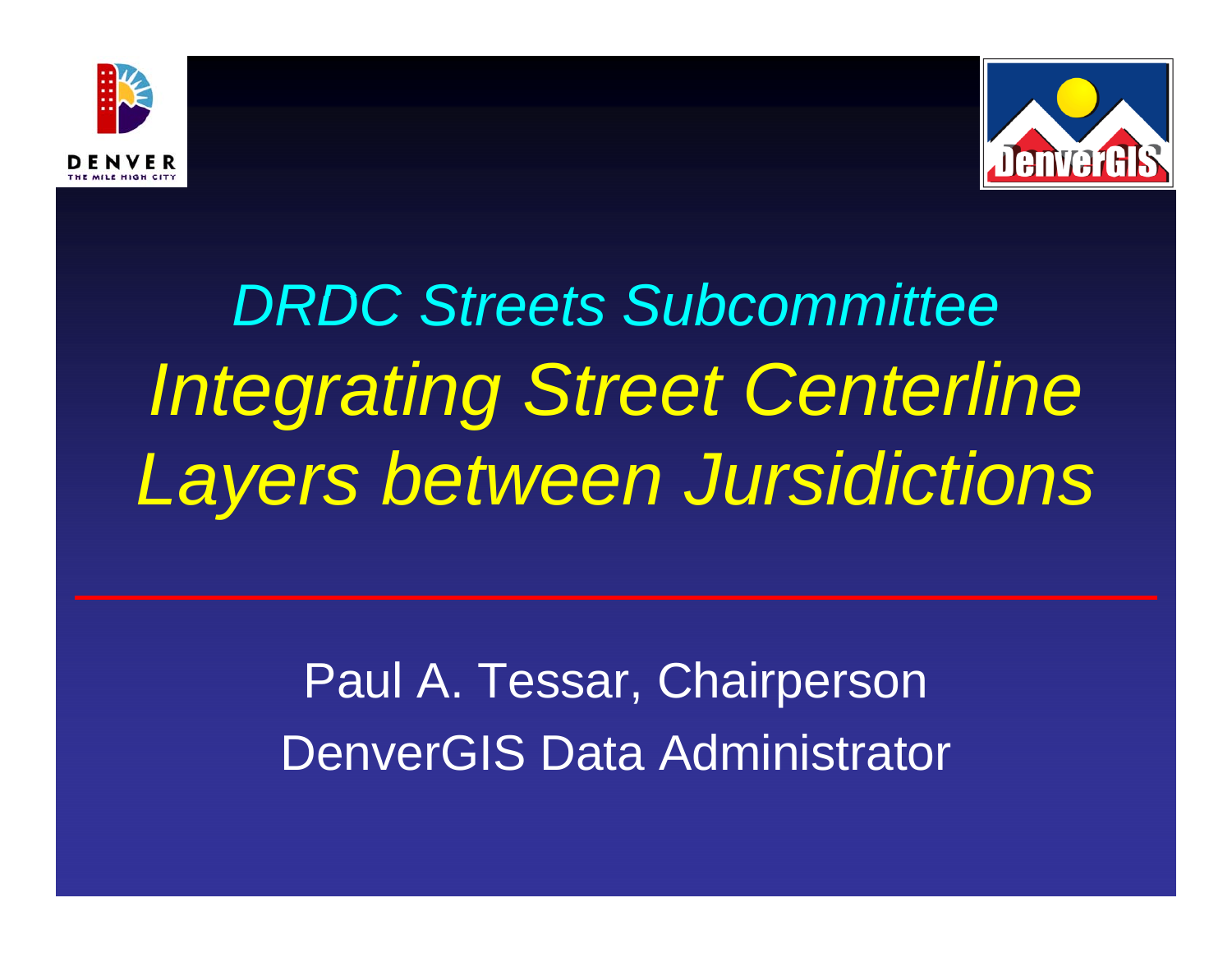### *Presentation Overview*

- $\bigcirc$ Subcommittee Activities in 2010
- $\bigcirc$ Follow-on Project results.
- $\bigcirc$ Additional work in progress
- Additional future efforts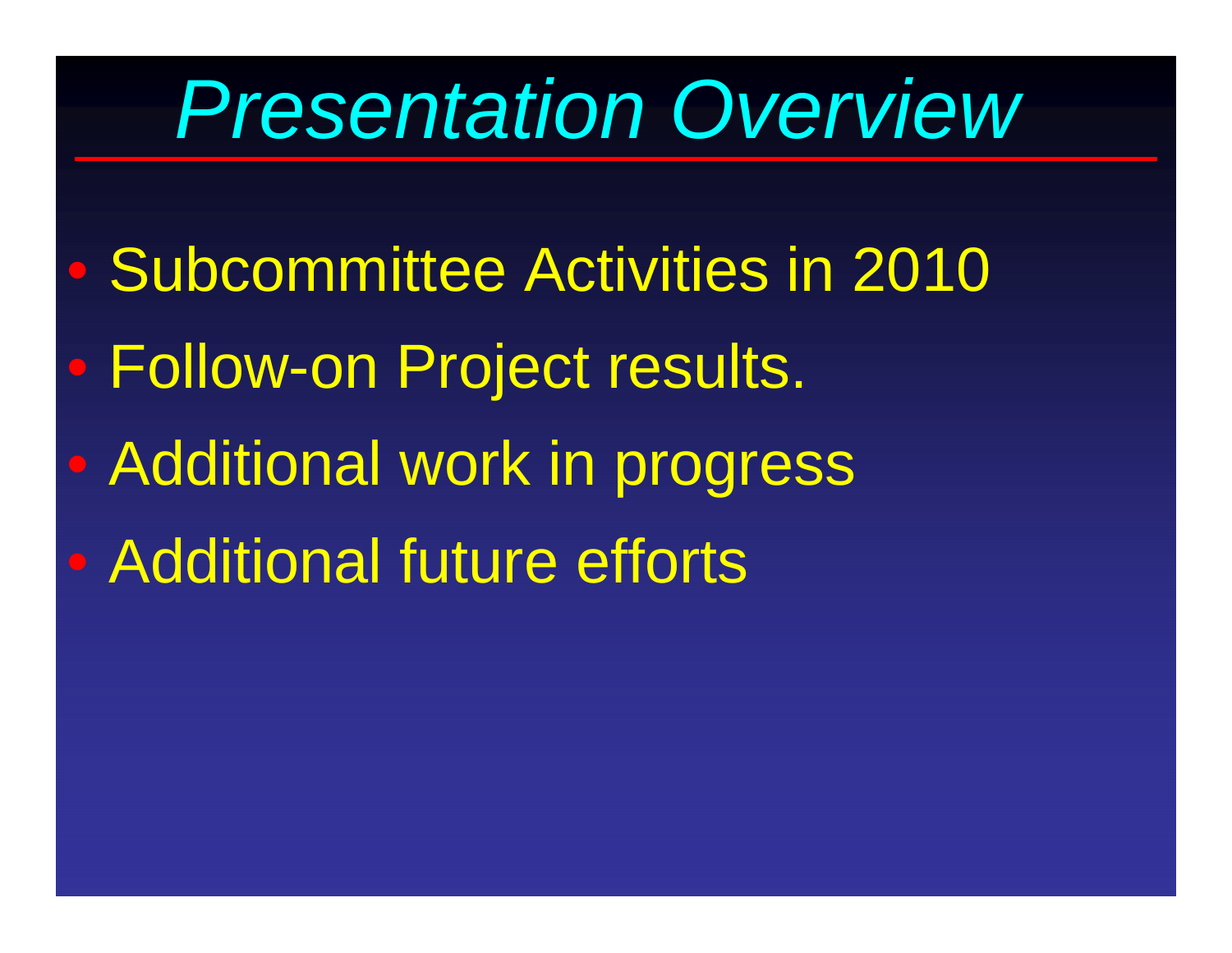## *2010 Subcommittee Activities*

- $\bigcirc$ Held 1 meeting – 11/18/10.
- $\bigcirc$ • Completed follow on projects with Denver, Greenwood Village & Arapahoe County.
- $\bullet$  Transition of edge-matching work to the North Central Homeland Security Regional GIS Project.
- $\bullet$  Began discussion on a shared, regional transportation data model.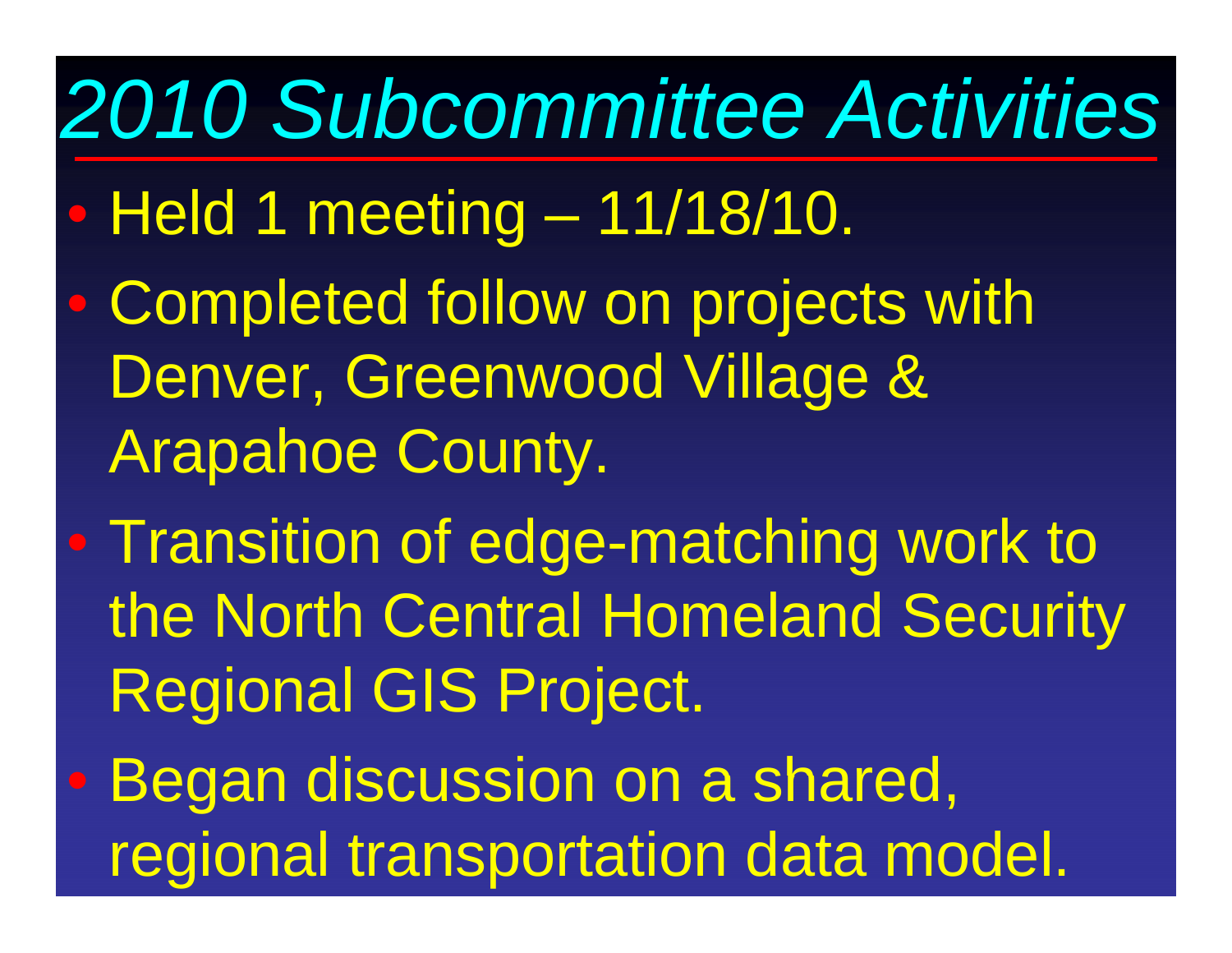# *Follow-on Project Results*

- $\bigcap$  "Agreement Points" for multi-jurisdiction edgematching complete along an additional 20.5 mi (13.25 mi City & 7.25 mi County).
- Denver, Greenwood Village, ArapCo. & Cherry Hills Village (ArapCo. proxy)
- Added 147 new points to existing 296:
	- 48 for Denver, Greenwood Village & ArapCo.
	- 34 for Denver, ArapCo. & Cherry Hills Village
	- 65 for ArapCo. & Greenwood Village
	- $-$  All jurisdictions have snapped to these.
- Project Grand Totals: 443 Points & 55.5 Miles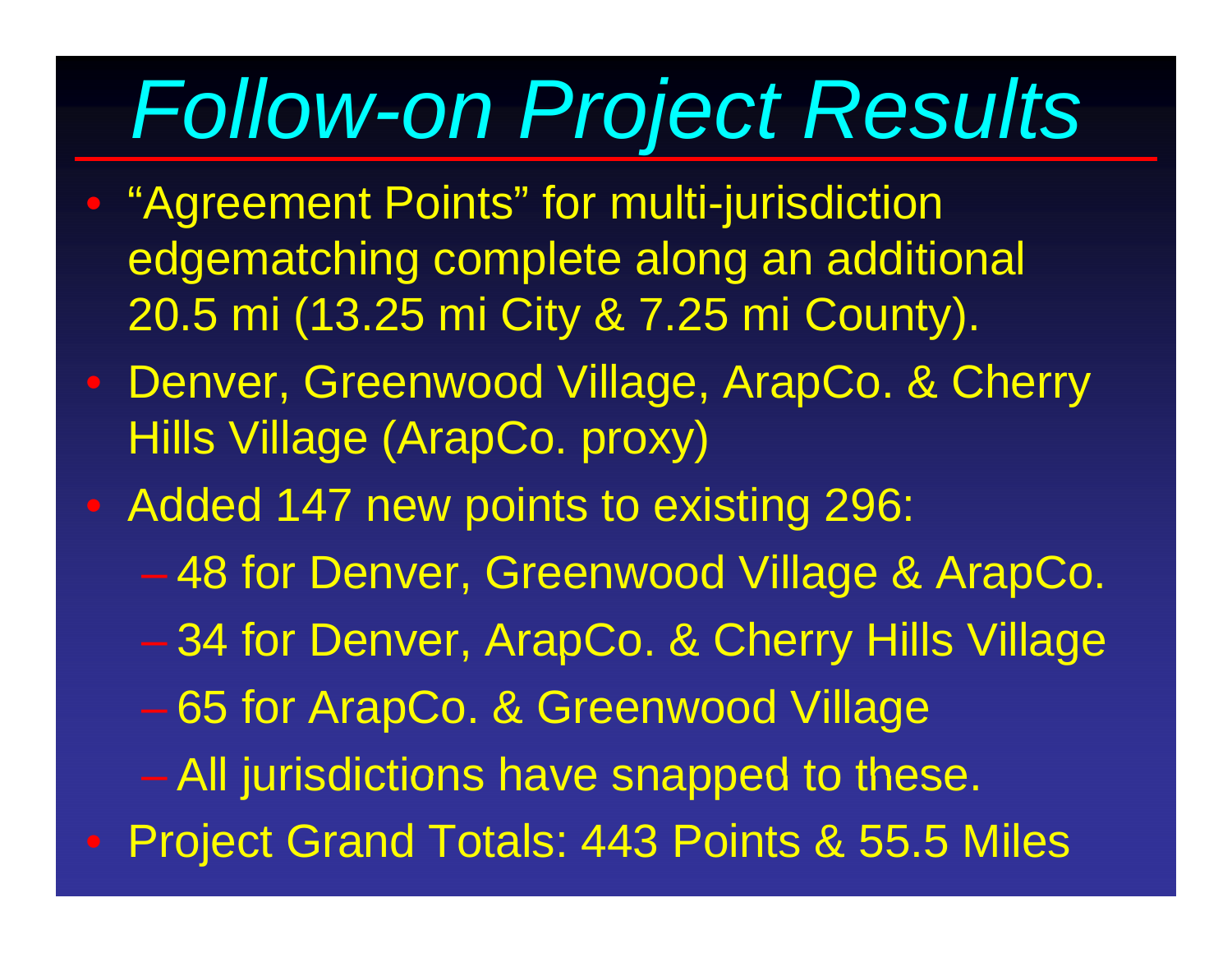#### *Additional Work in Progres s*

- Transportation Data Model  $\mathcal{L}_{\mathcal{A}}$  , and the set of the set of the set of the set of the set of the set of the set of the set of the set of the set of the set of the set of the set of the set of the set of the set of the set of the set of th A regional project to design a shared data model is in progress. Participants:
	- Boulder County and Cities of Boulder & Longmont
	- Boulder 911 Center
	- City and County of Denver
- Architect/lead consultant for model is Al Butler, author of "Designing Geodatabases for Transportation" (Esri Press, 2007)
- Other jurisdictions are invited to participate.